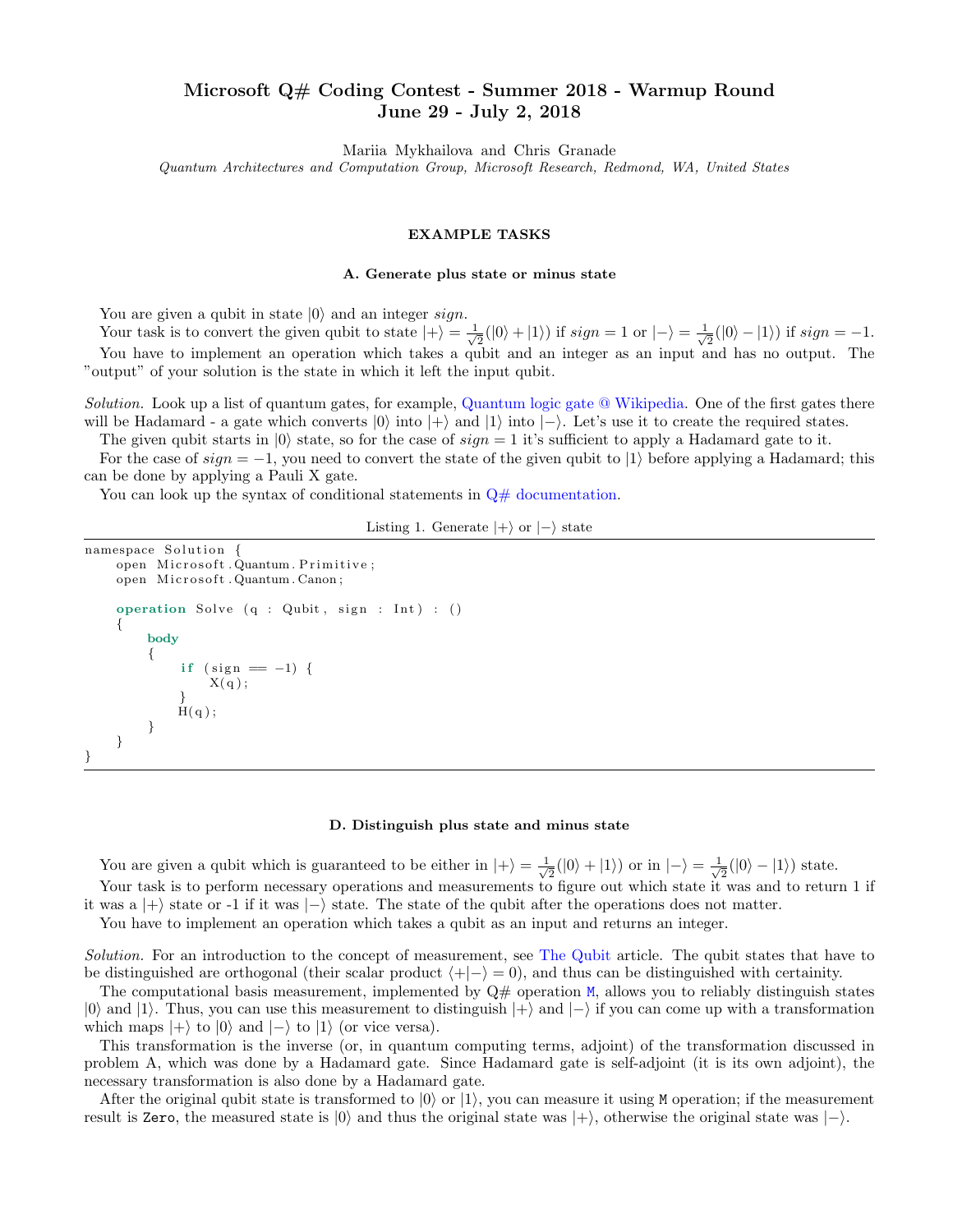```
namespace Solution
    open Microsoft. Quantum. Primitive;
    open Microsoft. Quantum. Canon;
    operation Solve (q : Qubit): Int
    {
        body
        {
            H(q);if (M(q) == Zero) {
                 return 1;
             }
             return -1;}
    }
}
```
Alternatively, you can use a measurement which is not a computational basis measurement. For details on this, see [Pauli measurements](https://docs.microsoft.com/en-us/quantum/quantum-concepts-7-paulimeasurements) article. Note that  $|+\rangle$  and  $|-\rangle$  states are eigenstates of Pauli X matrix with eigenvalues +1 and -1, respectively. So measuring the given qubit in PauliX basis without any preliminary transformations will give the result: if the measurement result is Zero, the eigenvalue is  $+1$  and thus the measured state is  $|+\rangle$ , otherwise the state is  $|-\rangle$ .

The operation which performs measurement in arbitrary Pauli basis instead of the default Pauli Z is [Measure](https://docs.microsoft.com/en-us/qsharp/api/prelude/microsoft.quantum.primitive.measure).

Listing 3. Distinguish  $\ket{+}$  and  $\ket{-}$  states using measurement in Pauli X basis

```
namespace Solution
    open Microsoft. Quantum. Primitive;
    open Microsoft. Quantum. Canon;
    operation Solve (q : Qubit) : Int
    {
        body
        {
             if (Measure ([PauliX], [q]) = Zero) {
                 return 1;
             }
             return −1;
        }
    }
}
```
### G. Oracle for  $f(x) = k-th$  element of x

Implement a quantum oracle on N qubits which implements a function  $f(x) = x_k$ , i.e. the value of the function is the value of the k-th qubit.

You have to implement an operation which takes the following inputs:

- an array of qubits  $x$  (input register),
- a qubit  $y$  (output qubit),
- 0-based index of the qubit from input register  $k$  ( $0 \le k <$  Length $(x)$ ).

The operation doesn't have an output; the "output" of your solution is the state in which it left the qubits.

#### An introduction to quantum oracles

An oracle  $O$  is a "black box" operation that is used as input to another algorithm. Often, such operations are defined using a classical function  $f : \{0,1\}^n \to \{0,1\}^m$  which takes *n*-bit binary input and produces an *m*-bit binary output. To do so, consider a particular binary input  $x = (x_0, x_1, \ldots, x_{n-1})$ . We can label qubit states as  $|x\rangle = |x_0\rangle \otimes |x_1\rangle \otimes \cdots \otimes |x_{n-1}\rangle.$